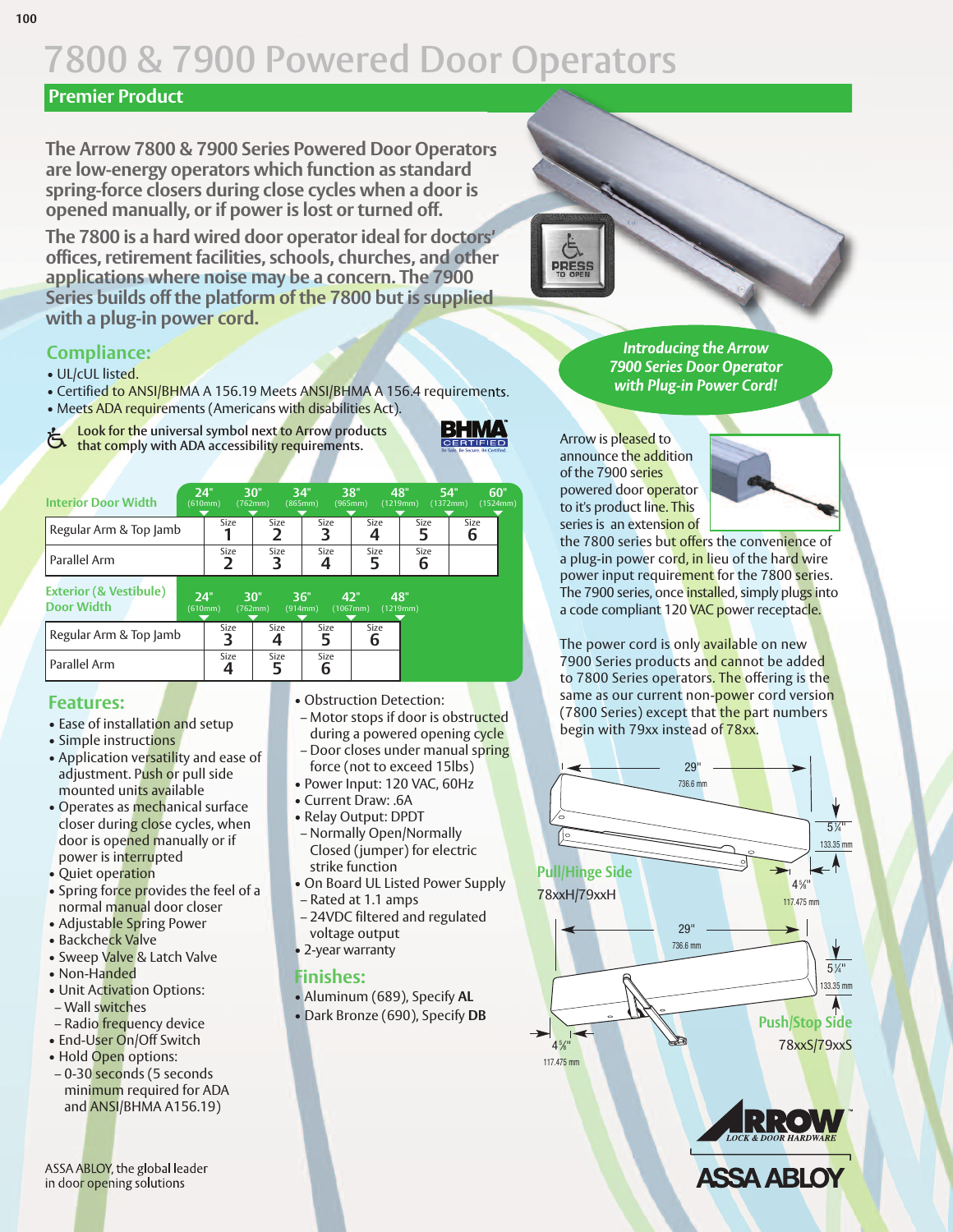### **Premier Product**

### **Standard Applications:**



#### **7814H/7836H/7914H/7936H**

**Hinge (Pull) Side of Door**

- Adjustable Stop
- 180° swing (trim permitting)

Minimum Door width Single Door – 29" (74cm) Double Door – 30" (76cm)

An auxiliary door stop is suggested where severe conditions exist, or door opens beyond 110°.





**NOTE:** Contact factory for use on doors exceeding 250 lbs.



#### **Standard Duty Double Lever Arm**

- Frame reveals 2-5/8" to 6-3/4" (67-171mm)
- An auxiliary door stop is required for these applications.
- 170° swing (trim permitting)





**NOTE:** Contact factory for use on doors exceeding 250 lbs.





ASSA ABLOY, the global leader in door opening solutions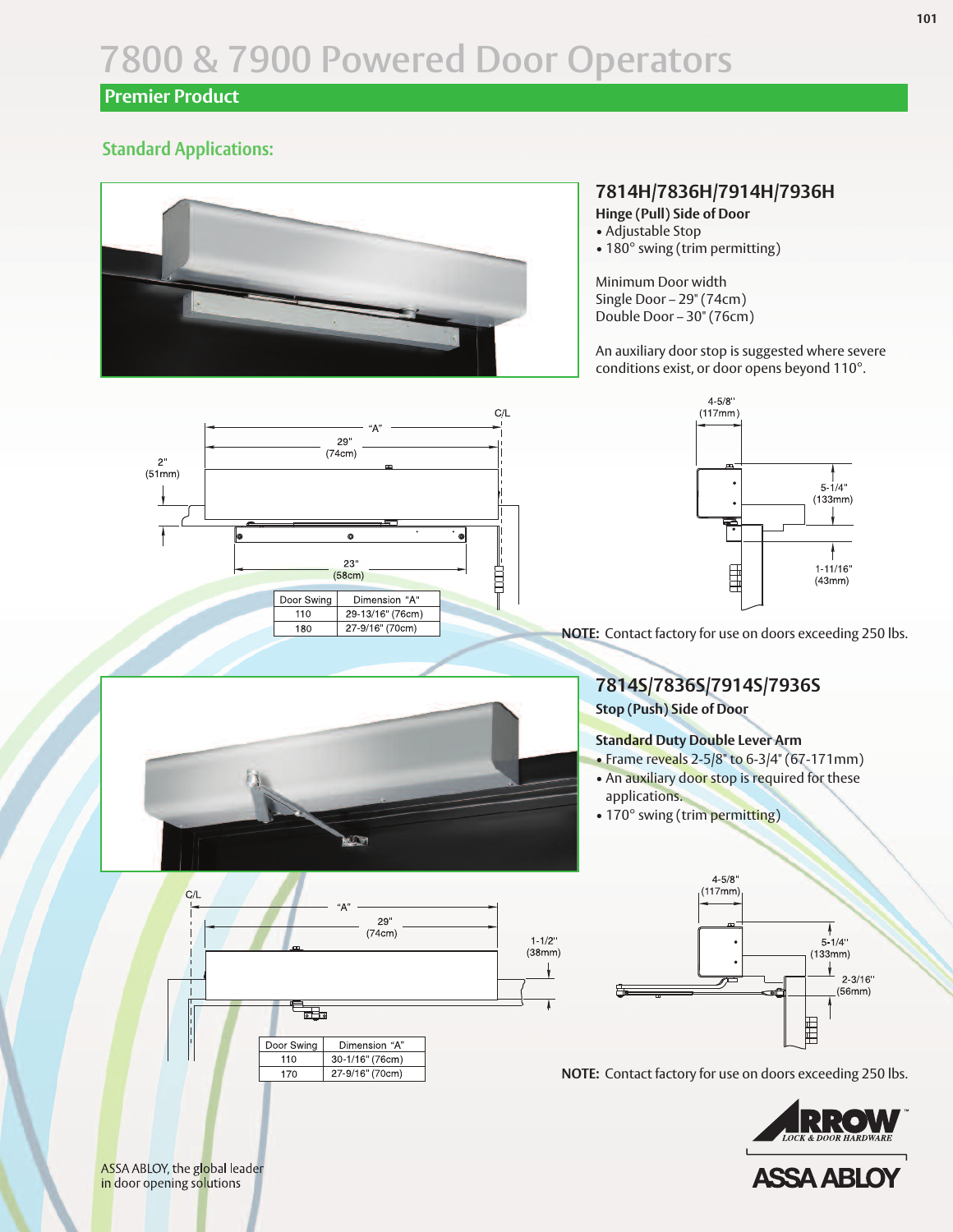# **Premier Product**

#### **Internal Components & Mechanism:**

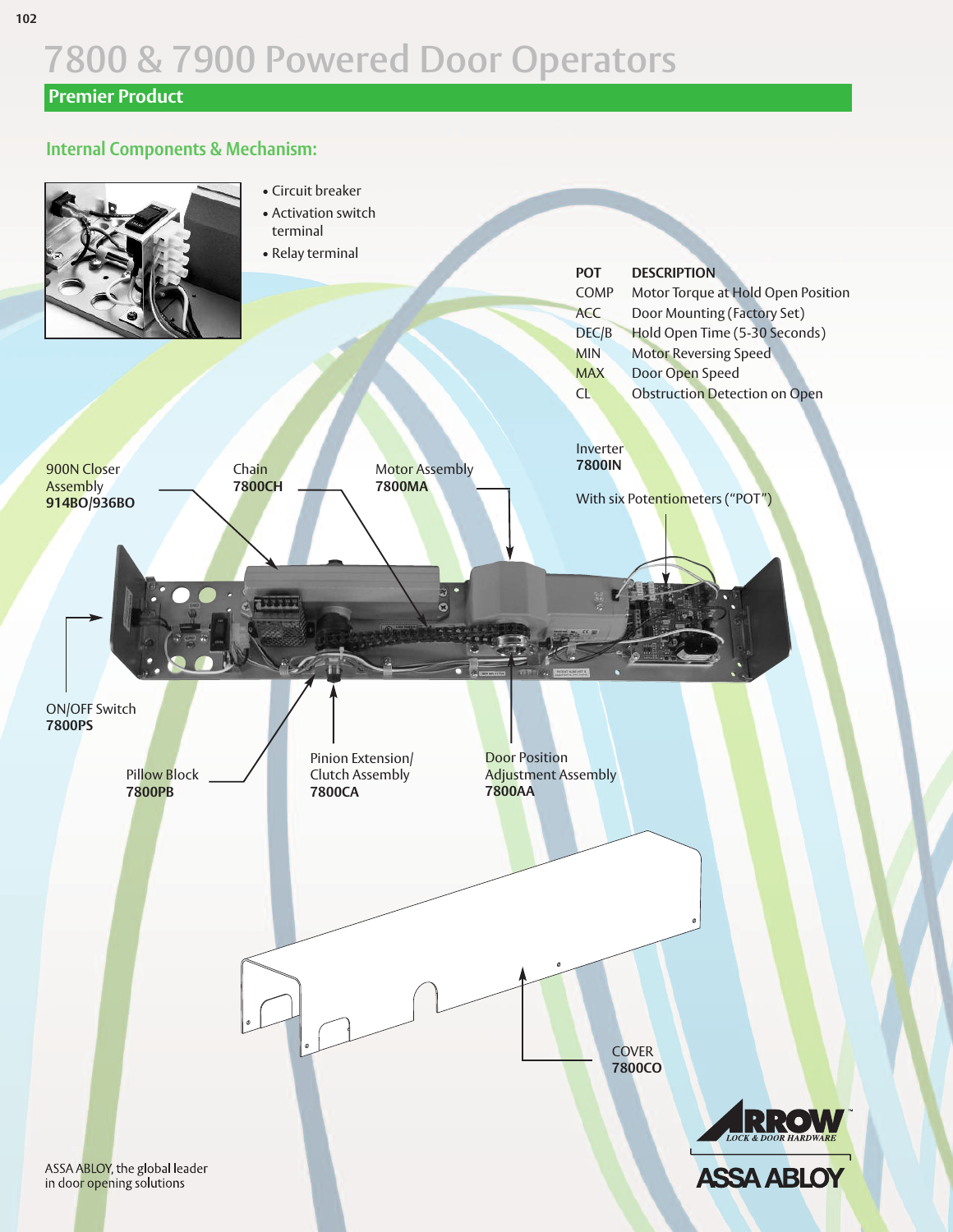# **Premier Product**

#### **Parts & Accessories:**



7800TC – Arm and Track Assembly 7800TA – Arm Assembly 7800TO – Track Assembly

#### **Signage**

•Supplied standard



2 Per Operator 1 Per Switch 1 Per Switch

#### **Push Switches**

- 6-5/8" square (box); 8-1/8" square (trim)
- 9 volt battery for RF switches
- Temperature: -4° F to 122° F
- 15 amp @ 125VAC
- Flush or surface† mounted
- Stainless steel with blue letters
- 7800WSHR and 7800WSTR – radio frequency (433MHz)
- For units with radio frequency option having the 7800RK kit
- 7800WST and 7800WSH – hard wired\*
- \* Switches may be installed with single or double gang electrical box using fasteners included.
- † When surface mounted, switches project 2" from wall.



#### **7800WSH, 7800WSHR**



# **7800WST, 7800WSTR**



7800SC – Arm Assembly 7800SA – Main Arm & Adjusting Tube 7800ST – Rod & Shoe



### **Radio Frequency Kit**

- Radio Frequency Receiver (433 MHz)
- 24 VDC power supply
- Activation switches not included.
- Order 7800KF, 7800T1, 7800T2, 7800WSHR, or 7800WSTR separately.



**7800RK**



• Used with radio frequency option 7800RK kit



**7800KF**

#### **Transmitters**

- **A. Single Channel 7800T1**
	- 2-3/8"w x 4-3/16"h x 15/16"d
- **B. Two Channel 7800T2**
	- 2-3/8"w x 4-3/16"h x 15-16"d

**A. 7800T1**

**B. 7800T2**





ASSA ABLOY, the global leader in door opening solutions